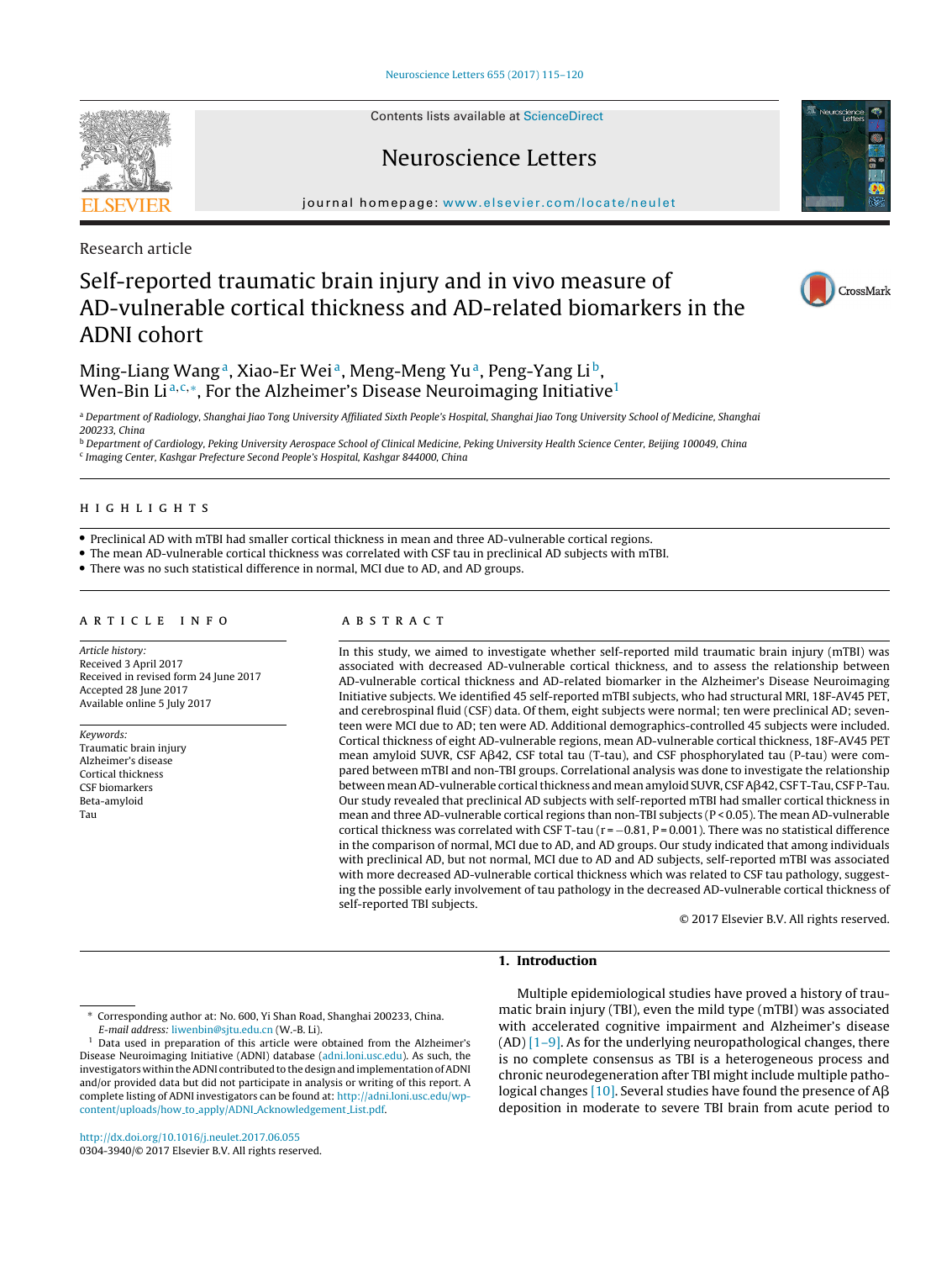chronic period  $[11–13]$ . Furthermore, tau pathology was also found in patients with a history of repetitive concussion or even a single TBI [\[14,15\].](#page-4-0) The overlap pathology between chronic TBI and AD leads to the conclusion that a history of TBI would initiate or accelerate the process of AD-related neuropathology.

Cortical thickness is a comprehensive biomarker, reflecting multiple upstream pathological changes caused by various cellular events [\[16,17\].](#page-4-0) Decreased cortical thickness has been found in mTBI patients or military veterans [\[18–21\].](#page-5-0) To be noted, a recent study revealed that combination of a history of mTBI and polygenetic risk for AD was associated with reduced cortical thickness in AD-vulnerable regions [\[22\].](#page-5-0) However, the underlying pathology of TBI-related cortical thickness reduction in AD-vulnerable regions is unknown.

In this study, we hypothesized that (1) compared with non-TBI subjects, mTBI subjects who were classified as normal, preclinical AD, MCI due to AD, or AD will show more cortical thickness reductions in the AD-vulnerable cortical regions; (2) the decreased cortical thickness will depend at least partially on A $\beta$  pathology revealed by 18F-AV45 PET mean amyloid SUVR and CSF Aβ42, and tau pathology revealed by CSF total tau (T-tau) and CSF phosphorylated tau (P-tau). We aimed to investigate whether a history of mTBI was associated with in vivo neuroimaging measurement of AD-related neuropathology using the Alzheimer's Disease Neuroimaging Initiative (ADNI) cohort data.

# **2. Material and methods**

#### 2.1. Subjects

Data used in the preparation of this article were obtained from the ADNI database (adni.loni.usc.edu). The ADNI was launched in 2003 as a public-private partnership, led by Principal Investigator Michael W. Weiner, MD. The primary goal of ADNI has been to test whether serial magnetic resonance imaging (MRI), positron emission tomography (PET), other biological markers, and clinical and neuropsychological assessment can be combined to measure the progression of mild cognitive impairment (MCI) and early Alzheimer's disease (AD). For up-to-date information, see [www.](http://www.adni-info.org) [adni-info.org.](http://www.adni-info.org)

The ADNI study was approved by the local Institutional Review Board at each institution. Written informed consent was obtained from each subject in accordance with the Declaration of Helsinki. Self-reported TBI subjects were identified from the "recent medical history details log" excel in the ADNI database, which contained TBI related information such as TBI causes, time of loss of consciousness and post-traumatic anterograde amnesia. The included subjects should have complete structural MRI, 18F-AV45 PET and CSF data. For structural MRI data, cortical and hippocampal segmentations should be of acceptable quality and processed by the same FreeSurfer version software. Thus, we only included the ADNI G0 and ADNI 2 subjects whose MRI data were processed by FreeSurfer 5.1. Finally, we identified 45 mild closed head injury subjects from the ADNI cohort according to the Mayo Clinic TBI standards [\[23\].](#page-5-0)

Based on the NIA-AA research criteria [\[24\],](#page-5-0) these subjects were classified as normal ( $n = 8$ ), preclinical AD ( $n = 10$ ), MCI due to AD  $(n = 17)$ , and AD dementia  $(n = 10)$ . The normal group was defined as the subjects with normal cognitive function and without biomarkers of AD-related pathology. Preclinical AD was defined as the subjects with normal cognitive function and biomarkers of ADrelated pathology. MCI due to AD and AD dementia was defined as the subjects with biomarkers of AD-related pathology, apart from meeting the corresponding clinical core criteria. The cutoffs of AD-related pathology examinations were as follows: 192 pg/mL

for CSF Aβ42, 93 pg/mL for CSF T-tau, [\[25\]](#page-5-0) or 1.11 for 18F-AV45 PET mean amyloid SUVR [\[26\].](#page-5-0) Additional age, gender, education and APOE genotype controlled 45 subjects without TBI history were also selected into this study from the ADNI G0 and G2 cohort. All the control subjects should also have complete structural MRI, 18F-AV45 PET and CSF data.

#### 2.2. Neuroimaging and CSF data processing

All subjects included in this study were scanned using the ADNI 3T MRI scanning protocol (GE, Philips or Siemens). Cortical reconstruction and volumetric segmentation are performed with the same FreeSurfer 5.1 image analysis suite, which is documented and freely available for download online [\(http://surfer.nmr.mgh.](http://surfer.nmr.mgh.harvard.edu/) [harvard.edu/](http://surfer.nmr.mgh.harvard.edu/)). Cortical thickness data was downloaded from "UCSF − Cross-Sectional FreeSurfer (5.1), Version: 2016-08-01" excel in the ADNI database. The AD-vulnerable cortical regions including entorhinal cortex, temporal pole, inferior temporal gyrus, middle temporal gyrus, inferior parietal cortex, superior parietal cortex, precuneus, and posterior cingulate cortex were analyzed in this study [\(Fig.](#page-2-0) 1). These regions have been proved to be sensitive to the progression from normal cognition to the onset of clinical symptoms of MCI [\[27\].](#page-5-0)

18F-AV45 PET data was downloaded from "UC Berkeley − AV45 Analysis, Version: 2016-10-17" excel analyzed by UC Berkeley and Lawrence Berkeley National Laboratory. We chose to use the summary florbetapir cortical SUVR normalized by the whole cerebellum. This technique has been proved to be effective in quantitatively measuring amyloid deposits in the brains [\[28\]](#page-5-0) and currently used in clinical practice. CSF data were downloaded from "UPENN CSF Biomarker Master, Version: 2016-07-05". We chose to use the first baseline CSF A $\beta$ 42, T-tau, and P-tau data for each subject. The measurement methods were described elsewhere [\[25\].](#page-5-0)

#### 2.3. Statistical analysis

All statistical tests were performed by IBM SPSS Statistics for Windows version 20.0. Continuous variables were expressed as mean (standard deviation) for normal distribution data or median (interquartile range) for non-normal distribution data. Percentages were used to express the categorical variables. Group differences for demographic data and neuropsychological data were analyzed using two-sample *t*-test for continuous variables or chi-square tests for classification variables between TBI group and non-TBI group. As there were several non-normal distribution data, group difference of the imaging parameters was compared using Mann–Whitney U test between TBI group and non-TBI group. Pearson or Spearman analysis as appropriate were used to investigate the relationship between mean AD-vulnerable cortical thickness and mean amyloid SUVR, CSF biomarkers in the normal, preclinical AD, MCI due to AD and AD group. P values less than 0.05 indicated statistical significance. The significance was not corrected for multiple comparisons.

### **3. Results**

#### 3.1. Subject demographics

The characteristics of self-reported mTBI and non-TBI subjects are shown in [Table](#page-2-0) 1. There were no significant differences in age, gender, education, APOE genotype and psychometric tests score between mTBI groups and non-TBI groups ( $P > 0.05$ ).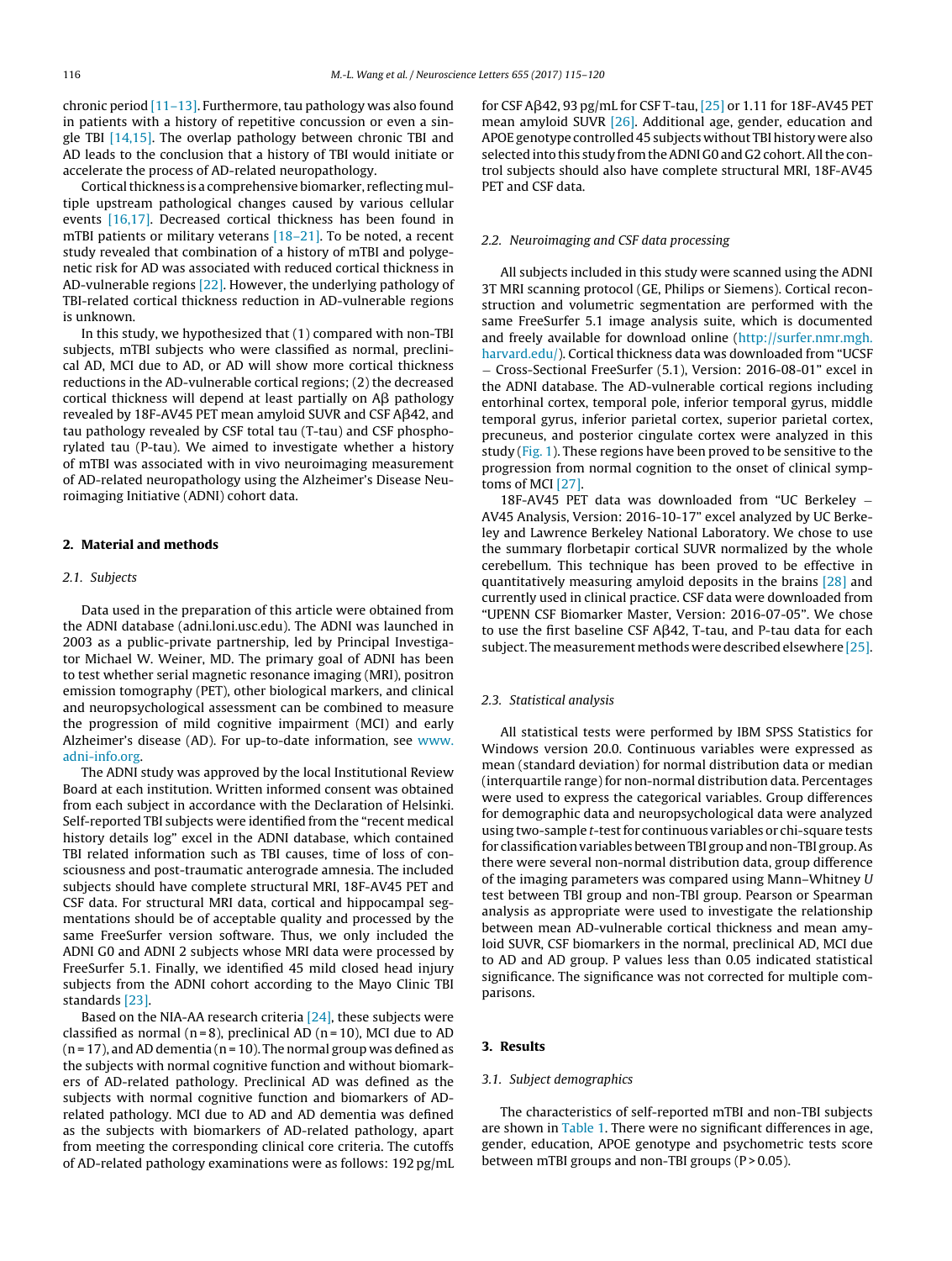<span id="page-2-0"></span>

Fig. 1. Map of the eight of AD-vulnerable regions based on FreeSurfer cortical labels, shown on the pial surface of the left (left) and right (right) hemispheres for lateral (top) and medial (bottom) views. Green: superior parietal cortex, Pink: inferior parietal cortex, Brown: middle temporal gyrus, Purple: inferior temporal gyrus, Grey: precuneus, White: posterior cingulate cortex, Red: entorhinal cortex, Blue: temporal pole. The figure was cited from <https://doi.org/10.1016/j.nicl.2016.06.010>.

| $\sim$<br>. . |  |
|---------------|--|
|---------------|--|

Demographics between mTBI group and non-TBI group.

| Characteristic                                                                                            | Normal                                                        |                                                                                | Preclinical AD                                                      |                                                                               | MCI due to AD                                                         |                                                                                       | AD dementia                                                            |                                                                                         |
|-----------------------------------------------------------------------------------------------------------|---------------------------------------------------------------|--------------------------------------------------------------------------------|---------------------------------------------------------------------|-------------------------------------------------------------------------------|-----------------------------------------------------------------------|---------------------------------------------------------------------------------------|------------------------------------------------------------------------|-----------------------------------------------------------------------------------------|
|                                                                                                           | Non-TBI $(n=8)$                                               | $mTBI(n=8)$                                                                    | Non-TBI<br>$(n = 10)$                                               | $mTBI(n=10)$                                                                  | Non-TBI<br>$(n = 17)$                                                 | mTBI $(n=17)$                                                                         | Non-TBI<br>$(n = 10)$                                                  | $mTBI(n=10)$                                                                            |
| Age, y<br>Male, %<br>Education, y<br>Apo $\varepsilon$ 4, %<br><b>MMSE</b><br>CDR-SB<br>Age at TBI        | 68.63 (5.26)<br>50<br>17.13 (3.04)<br>50<br>29.25 (0.71)<br>0 | 67.63 (6.65)<br>50<br>17.50 (1.69)<br>50<br>29.63 (0.74)<br>0<br>29.88 (23.20) | 72.70 (4.81)<br>60<br>17.00(2.11)<br>50<br>29.10 (0.99)<br>$\Omega$ | 73.50 (6.20)<br>60<br>17.20(2.35)<br>50<br>28.50 (0.85)<br>0<br>30.00 (23.66) | 72.18 (6.12)<br>88.24<br>16.94 (2.84)<br>64.71<br>27.47 (2.00)<br>0.5 | 73.65(6.86)<br>88.24<br>17.00 (3.04)<br>66.67<br>28.12 (1.73)<br>0.5<br>37.71 (27.35) | 72.30 (10.32)<br>60<br>16.10 (1.97)<br>50<br>21.10(2.13)<br>0.85(0.47) | 72.80 (8.31)<br>60<br>15.60 (2.27)<br>50<br>21.40 (3.60)<br>0.95(0.44)<br>36.40 (21.37) |
| TBI causes<br>Fall<br>Motor vehicle accident<br>Sports-related injury<br>Physical assault<br>Undocumented |                                                               | 6                                                                              |                                                                     |                                                                               |                                                                       |                                                                                       |                                                                        |                                                                                         |

Data are presented as mean (standard devastation).

# 3.2. Cortical thickness, CSF biomarkers, and mean amyloid SUVR

The cortical thickness of eight AD-vulnerable regions, CSF biomarkers, and 18F-AV45 PET mean amyloid SUVR in different groups are shown in [Table](#page-3-0) 2. Compared with preclinical AD non-TBI subjects, self-reported mTBI subjects had more decreased cortical thickness in the mean AD-vulnerable cortical thickness ( $P = 0.038$ ), as well as three individual ROIs: inferior parietal cortex ( $P = 0.005$ ), superior parietal cortex ( $P = 0.009$ ), and precuneus ( $P = 0.015$ ). The CSF P-tau was also higher in the preclinical AD with self-reported  $m$ TBI group (P = 0.028). There were no significant differences in cortical thickness, CSF biomarkers, and mean amyloid SUVR in the comparison of other groups  $(P > 0.05)$ .

# 3.3. Relationship between mean AD-vulnerable cortical thickness and CSF biomarkers, and mean amyloid SUVR

The correlational study results are shown in [Table](#page-3-0) 3. Among all the preclinical AD subjects, the mean AD-vulnerable cortical thickness was correlated with CSF T-Tau ( $r = -0.55$ ,  $P = 0.018$ ) and CSF P-Tau ( $r = -0.60$ , P = 0.007). In the group of preclinical AD with mTBI, mean AD-vulnerable cortical thickness was correlated with CSF T-Tau ( $r = -0.81$ , P = 0.016). In the group of preclinical AD without mTBI subjects, normal subjects, MCI due to AD subjects and AD subjects, no correlation was found in the correlation analysis.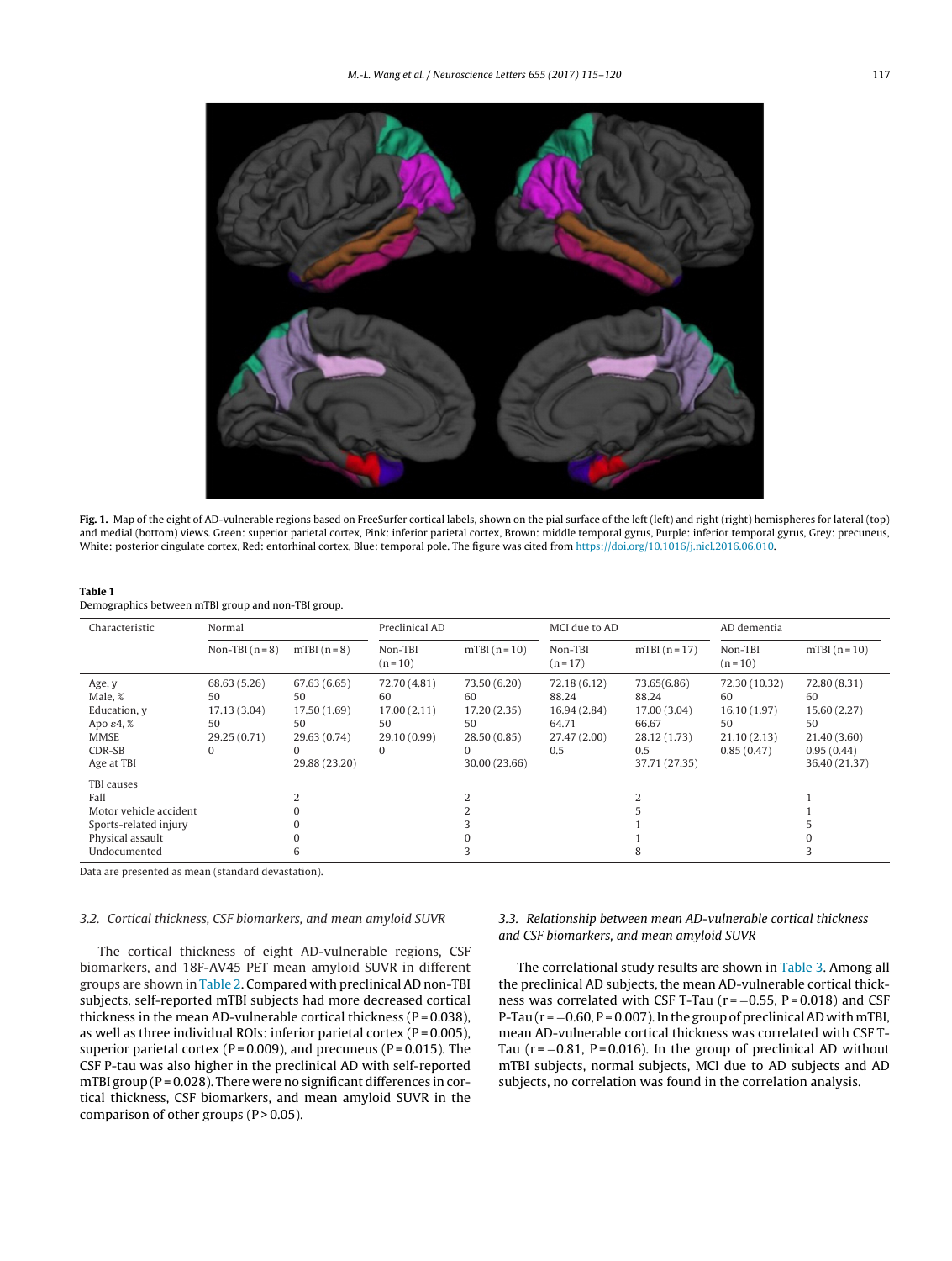# <span id="page-3-0"></span>**Table 2**

| Cortical thickness, CSF biomarkers and mean amyloid SUVRs in self-reported mTBI group and non-TBI group. |  |  |  |
|----------------------------------------------------------------------------------------------------------|--|--|--|
|----------------------------------------------------------------------------------------------------------|--|--|--|

| Cerebral cortex, mm        | Normal                  |                         | Preclinical AD          |                         | MCI due to AD           |                         | AD dementia           |                     |
|----------------------------|-------------------------|-------------------------|-------------------------|-------------------------|-------------------------|-------------------------|-----------------------|---------------------|
|                            | Non-TBI $(n=8)$         | $mTBI(n=8)$             | Non-TBI<br>$(n = 10)$   | $mTBI(n=10)$            | Non-TBI<br>$(n = 17)$   | mTBI $(n=17)$           | Non-TBI<br>$(n = 10)$ | $mTBI(n=10)$        |
| Entorhinal cortex          | 3.56(0.33)              | 3.51(0.20)              | 3.49 (3.33,<br>3.83)    | 3.62 (3.24,<br>3.69)    | 3.68 (2.82,<br>3.85)    | 3.37 (3.00,<br>3.58)    | 2.80(0.56)            | 2.71(0.50)          |
| Temporal pole              | 3.62(0.20)              | 3.59(0.14)              | 3.72(0.20)              | 3.70(0.31)              | 3.44(0.43)              | 3.51(0.37)              | 3.03(0.58)            | 3.14(0.24)          |
| Inferior temporal gyrus    | 2.86(0.13)              | 2.74(0.15)              | 2.81(0.14)              | 2.78(0.19)              | 2.72(0.19)              | 2.68(0.20)              | 2.45(0.14)            | 2.50(0.17)          |
| Middle temporal gyrus      | 2.88(0.11)              | 2.77(0.13)              | 2.82(0.12)              | 2.73(0.17)              | 2.82(2.67,<br>2.90)     | 2.68(2.55,<br>2.87)     | 2.55(2.29,<br>2.67)   | 2.60(2.43,<br>2.70) |
| Inferior parietal cortex   | 2.44(0.12)              | 2.35(0.16)              | 2.47(0.08)              | 2.28(0.20)              | 2.33(0.21)              | 2.31(0.13)              | 2.15(2.01,<br>2.22)   | 2.17(2.03,<br>2.28) |
| Superior parietal cortex   | 2.15(0.12)              | 2.10(0.15)              | 2.24(0.18)              | 2.00(0.22)              | 2.09(0.25)              | 2.13(0.11)              | 1.91(0.20)            | 1.97(0.13)          |
| Precuneus                  | 2.33(0.11)              | 2.23(0.12)              | 2.38(0.12)              | 2.19(0.20)              | 2.24(0.19)              | 2.27(0.13)              | 2.02(0.21)            | 2.11(0.14)          |
| Posterior cingulate cortex | 2.51(0.13)              | 2.41(0.20)              | 2.58 (2.38,<br>2.67)    | 2.48 (2.46,<br>2.57)    | 2.44(0.20)              | 2.51(0.18)              | 2.38(0.16)            | 2.37(0.16)          |
| Mean thickness             | 2.80(0.07)              | 2.71(0.11)              | 2.82(0.10)              | 2.70(0.19)              | 2.68(0.21)              | 2.68(0.15)              | 2.39(0.21)            | 2.43(0.14)          |
| $CSF$ , $pg/mL$            |                         |                         |                         |                         |                         |                         |                       |                     |
| CSF $A\beta$ 42            | 239.75 (33.00)          | 230.38 (28.98)          | 158.39 (43.88)          | 146.61 (30.32)          | 136.91 (24.33)          | 146.95 (30.85)          | 131.88 (17.49)        | 122.32 (29.95)      |
| CSF T-Tau                  | 55.00<br>(45.68, 64.53) | 44.25<br>(37.30, 51.55) | 50.05 (20.42)           | 67.13 (29.66)           | 62.60<br>(45.70, 93.20) | 78.25<br>(54.60, 97.88) | 148.14 (72.95)        | 143.71 (62.34)      |
| CSF P-Tau                  | 28.70 (10.84)           | 26.25 (6.36)            | 20.20<br>(17.40, 35.30) | 40.10<br>(21.95, 49.55) | 33.59 (16.82)           | 35.58 (17.41)           | 57.34 (27.86)         | 90.38 (48.95)       |
| 18F-AV45 PET               |                         |                         |                         |                         |                         |                         |                       |                     |
| Amyloid SUVR               | 1.04(0.04)              | 1.04(0.05)              | 1.14(0.22)              | 1.21(0.19)              | 1.25(0.21)              | 1.31(0.19)              | 1.45(0.21)            | 1.46(0.15)          |

Data are presented as mean (standard devastation) for normal distribution data and median (interquartile range) for non-normal distribution data.  $P < 0.05$  with mann-whitney U test.

#### **Table 3**

Correlations between mean AD-vulnerable cortical thickness and CSF biomarkers and mean amyloid SUVRs.

| Cortical thickness                   | Mean amyloid SUVRs | CSFAB   | CSF T-tau | CSF P-tau |
|--------------------------------------|--------------------|---------|-----------|-----------|
| All normal subjects                  | $-0.50$            | 0.42    | 0.47      | 0.47      |
| Normal subjects with mTBI            | $-0.58$            | 0.26    | 0.17      | 0.05      |
| Normal subjects without mTBI         | $-0.62$            | 0.59    | 0.55      | 0.39      |
| All preclinical AD                   | $-0.14$            | 0.27    | $-0.55$   | $-0.60^*$ |
| Preclinical AD subjects with mTBI    | $-0.09$            | 0.49    | $-0.81$   | $-0.31$   |
| Preclinical AD subjects without mTBI | $-0.31$            | 0.43    | $-0.55$   | $-0.48$   |
| All MCI due AD subjects              | $-0.15$            | 0.05    | $-0.05$   | $-0.03$   |
| MCI due AD subjects with mTBI        | $-0.03$            | $-0.23$ | $-0.06$   | $-0.03$   |
| MCI due AD subjects without mTBI     | $-0.23$            | 0.30    | $-0.11$   | $-0.30$   |
| All AD subjects                      | $-0.38$            | $-0.09$ | $-0.18$   | $-0.07$   |
| AD subjects with mTBI                | $-0.24$            | 0.10    | $-0.17$   | $-0.28$   |
| AD subjects without mTBI             | $-0.45$            | $-0.26$ | $-0.19$   | 0.01      |

 $p$  < 0.05 with Pearson or Spearman analysis as appropriate.

#### **4. Discussion**

Multiple epidemiological studies have proved a history of TBI, even mTBI was associated with accelerated cognitive impairment and AD  $[1-9]$  To be noted, the study of Li et al.  $[29]$  using the same ADNI database reported TBI history to be a significant risk factor for cognitive decline in older adults. In our study, we further investigate whether a history of mTBI was associated with decreased AD-vulnerable cortical thickness using the same ADNI database. Our study revealed that among individuals with preclinical AD, but not normal, MCI due to AD and AD subjects, self-reported mTBI was associated with more decreased AD-vulnerable cortical thickness which was related to CSF tau pathology.

Consistent with our hypothesis, our study revealed that mTBI history was significantly associated with decreased cortical thickness in three and mean AD-vulnerable regions in the preclinical AD group. The study of Palacios EM et al.[\[30\]](#page-5-0) also revealed that chronic severe TBI had cortical thinning in multiple cortical regions including five AD-vulnerable regions. As the subjects were all mild closed TBI in our study, the effect of TBI on the brain would be diffuse and extensive. The fact that only three AD-vulnerable regions exhibiting significance in our study could be explained in terms of the TBI severity between studies.

Intriguingly, there was no such obvious trend in the normal, MCI due to AD and AD groups. We speculated that the effect of mTBI history on AD-vulnerable cortical thickness might be most obvious in the early stage of cognitive impairment. In the later stage of cognitive impairment, the impact of mTBI history on cortical thickness might be diluted by other well-established risk factors like APOE genotype, and thus the difference of AD-vulnerable cortical thickness disappeared. As this was a cross-sectional study, further longitudinal large studies would be needed to test our hypothesis.

Furthermore, we found no significant difference in 18F-AV45 PET mean amyloid SUVR between mTBI group and non-TBI group, as was also indicated in previous studies [\[31,32\].](#page-5-0) However, the study of Mielke MM et al. [\[33\]](#page-5-0) showed that self-reported TBI was associated with greater amyloid deposition in the brain in individuals with MCI but not cognitively normal. The discrepancy could be due to different inclusion criteria. Our study only included mild TBI subjects, while the study of Mielke MM et al. [\[33\]](#page-5-0) included all TBI subjects with at least momentary loss of consciousness or memory, and thus might contain moderate to severe TBI subjects.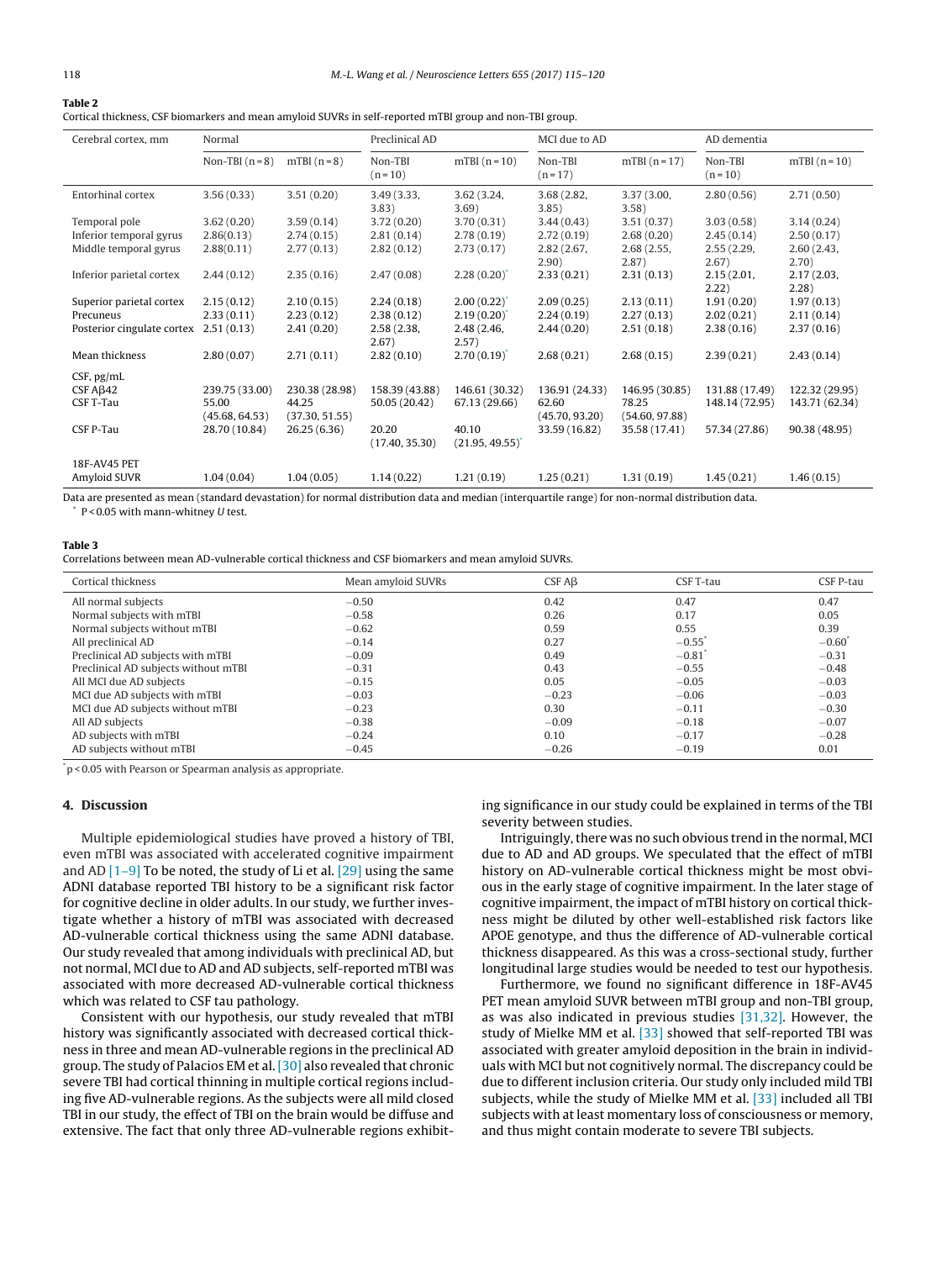<span id="page-4-0"></span>At present, CSF tau has been proved to be a useful biomarker to reflect brain damage in severe TBI or repetitive TBI patients [\[34\].](#page-5-0) As the CSF P-tau was higher in the self-reported mTBI preclinical AD group, our study indicated that mTBI history could promote the phosphorylation of tau protein in the preclinical AD, possibly by accelerating the rate at which A $\beta$  triggers downstream tau pathology, or directly exacerbate downstream tau pathology [\[35\].](#page-5-0) Therefore, early examination of tau pathology in the subjects with mTBI history is recommended in order to early detect the involvement of possible AD process.

Our study also revealed that the mean AD-vulnerable cortical thickness was correlated with CSF T-tau and CSF P-Tau in all preclinical AD subjects, and CSF T-Tau in mTBI preclinical AD subjects. Elevated CSF tau had been revealed to be associated with AD-vulnerable cortical thinning in preclinical AD subjects [\[36\].](#page-5-0) As there were also significant differences in both mean AD-vulnerable cortical thickness and CSF P-tau between mTBI preclinical AD subjects and non-TBI preclinical subjects, our study indicated that the effect of mTBI history on decreased AD-vulnerable cortical thickness could have a relationship with elevated tau pathology.

Our study had several limitations. Firstly, although the whole study sample size reached a relatively considerable number, the number of subjects divided into each group was small. But this is the first preliminary study to investigate the impact of mTBI history on AD-vulnerable cortical thickness in a wide range of subjects from normal subjects to AD patients. Future large sample size study is needed to replicate our result. Secondly, the information about the diagnosis of mTBI was self-reported, which could bring recall bias. Thirdly, our study was a cross-sectional study. Although we found more decreased AD-vulnerable cortical thickness related to CSF tau in preclinical AD mTBI subjects, we could not confirm the order of causal effect. Future large-scale prospective studies are needed to further confirm our conclusion.

## **5. Conclusion**

Among individuals with preclinical AD, but not normal, MCI due to AD and AD subjects, self-reported mTBI was associated with more decreased cortical thickness in three and mean AD-vulnerable cortical regions which was related to CSF tau pathology. Our results suggested that the effect of mTBI history on AD-vulnerable cortical thickness might be most obvious in the early stage of cognitive impairment. And the effect of mTBI history on decreased AD-vulnerable cortical thickness could have a relationship with elevated CSF tau pathology. Our study indicated the importance of documenting TBI history even the mild type, as a history of mTBI may bring long-term negative neurodegenerative consequences.

# **Conflict of interest**

The authors declare no conflict of interest.

#### **Acknowledgements**

This work was supported by the National Natural Science Foundation of China (NSFC; No. 81271540, No. 81301213).

Data collection and sharing for this project was funded by the Alzheimer's Disease Neuroimaging Initiative (ADNI) (National Institutes of Health Grant U01 AG024904) and DOD ADNI (Department of Defense award number W81XWH-12-2-0012). ADNI is funded by the National Institute on Aging, the National Institute of Biomedical Imaging and Bioengineering, and through generous contributions from the following: AbbVie, Alzheimer's Association; Alzheimer's Drug Discovery Foundation; Araclon Biotech; BioClinica, Inc.; Biogen; Bristol-Myers Squibb Company; CereSpir, Inc.; Cogstate; Eisai Inc.; Elan Pharmaceuticals, Inc.; Eli Lilly and Company; EuroImmun; F. Hoffmann-La Roche Ltd and its affiliated company Genentech, Inc.; Fujirebio; GE Healthcare; IXICO Ltd.; Janssen Alzheimer Immunotherapy Research & Development, LLC.; Johnson & Johnson Pharmaceutical Research & Development LLC.; Lumosity; Lundbeck; Merck & Co., Inc.; Meso Scale Diagnostics, LLC.; NeuroRx Research; Neurotrack Technologies; Novartis Pharmaceuticals Corporation; Pfizer Inc.; Piramal Imaging; Servier; Takeda Pharmaceutical Company; and Transition Therapeutics. The Canadian Institutes of Health Research is providing funds to support ADNI clinical sites in Canada. Private sector contributions are facilitated by the Foundation for the National Institutes of Health [\(www.](http://www.fnih.org) [fnih.org](http://www.fnih.org)). The grantee organization is the Northern California Institute for Research and Education, and the study is coordinated by the Alzheimer's Therapeutic Research Institute at the University of Southern California. ADNI data are disseminated by the Laboratory for Neuro Imaging at the University of Southern California.

#### **References**

- [1] [L.J.](http://refhub.elsevier.com/S0304-3940(17)30547-5/sbref0005) [Ozen,](http://refhub.elsevier.com/S0304-3940(17)30547-5/sbref0005) [M.A.](http://refhub.elsevier.com/S0304-3940(17)30547-5/sbref0005) [Fernandes,](http://refhub.elsevier.com/S0304-3940(17)30547-5/sbref0005) [A.J.](http://refhub.elsevier.com/S0304-3940(17)30547-5/sbref0005) [Clark,](http://refhub.elsevier.com/S0304-3940(17)30547-5/sbref0005) [E.A.](http://refhub.elsevier.com/S0304-3940(17)30547-5/sbref0005) [Roy,](http://refhub.elsevier.com/S0304-3940(17)30547-5/sbref0005) [Evidence](http://refhub.elsevier.com/S0304-3940(17)30547-5/sbref0005) [of](http://refhub.elsevier.com/S0304-3940(17)30547-5/sbref0005) [cognitive](http://refhub.elsevier.com/S0304-3940(17)30547-5/sbref0005) [decline](http://refhub.elsevier.com/S0304-3940(17)30547-5/sbref0005) [in](http://refhub.elsevier.com/S0304-3940(17)30547-5/sbref0005) [older](http://refhub.elsevier.com/S0304-3940(17)30547-5/sbref0005) [adults](http://refhub.elsevier.com/S0304-3940(17)30547-5/sbref0005) [after](http://refhub.elsevier.com/S0304-3940(17)30547-5/sbref0005) [remote](http://refhub.elsevier.com/S0304-3940(17)30547-5/sbref0005) [traumatic](http://refhub.elsevier.com/S0304-3940(17)30547-5/sbref0005) [brain](http://refhub.elsevier.com/S0304-3940(17)30547-5/sbref0005) [injury:](http://refhub.elsevier.com/S0304-3940(17)30547-5/sbref0005) [an](http://refhub.elsevier.com/S0304-3940(17)30547-5/sbref0005) [exploratory](http://refhub.elsevier.com/S0304-3940(17)30547-5/sbref0005) [study,](http://refhub.elsevier.com/S0304-3940(17)30547-5/sbref0005) [Neuropsychol.](http://refhub.elsevier.com/S0304-3940(17)30547-5/sbref0005) [Dev.](http://refhub.elsevier.com/S0304-3940(17)30547-5/sbref0005) [Cogn.](http://refhub.elsevier.com/S0304-3940(17)30547-5/sbref0005) [Sect](http://refhub.elsevier.com/S0304-3940(17)30547-5/sbref0005) [B:](http://refhub.elsevier.com/S0304-3940(17)30547-5/sbref0005) [Aging](http://refhub.elsevier.com/S0304-3940(17)30547-5/sbref0005) [Neuropsychol.](http://refhub.elsevier.com/S0304-3940(17)30547-5/sbref0005) [Cogn.](http://refhub.elsevier.com/S0304-3940(17)30547-5/sbref0005) [22](http://refhub.elsevier.com/S0304-3940(17)30547-5/sbref0005) [\(5\)](http://refhub.elsevier.com/S0304-3940(17)30547-5/sbref0005) [\(2015\)](http://refhub.elsevier.com/S0304-3940(17)30547-5/sbref0005) [517–533.](http://refhub.elsevier.com/S0304-3940(17)30547-5/sbref0005)
- [2] [C.](http://refhub.elsevier.com/S0304-3940(17)30547-5/sbref0010) [LoBue,](http://refhub.elsevier.com/S0304-3940(17)30547-5/sbref0010) [D.](http://refhub.elsevier.com/S0304-3940(17)30547-5/sbref0010) [Denney,](http://refhub.elsevier.com/S0304-3940(17)30547-5/sbref0010) [L.S.](http://refhub.elsevier.com/S0304-3940(17)30547-5/sbref0010) [Hynan,](http://refhub.elsevier.com/S0304-3940(17)30547-5/sbref0010) [H.C.](http://refhub.elsevier.com/S0304-3940(17)30547-5/sbref0010) [Rossetti,](http://refhub.elsevier.com/S0304-3940(17)30547-5/sbref0010) [L.H.](http://refhub.elsevier.com/S0304-3940(17)30547-5/sbref0010) [Lacritz,](http://refhub.elsevier.com/S0304-3940(17)30547-5/sbref0010) [J.](http://refhub.elsevier.com/S0304-3940(17)30547-5/sbref0010) [Hart,](http://refhub.elsevier.com/S0304-3940(17)30547-5/sbref0010) [K.B.](http://refhub.elsevier.com/S0304-3940(17)30547-5/sbref0010) [Womack,](http://refhub.elsevier.com/S0304-3940(17)30547-5/sbref0010) [F.L.](http://refhub.elsevier.com/S0304-3940(17)30547-5/sbref0010) [Woon,](http://refhub.elsevier.com/S0304-3940(17)30547-5/sbref0010) [C.M.](http://refhub.elsevier.com/S0304-3940(17)30547-5/sbref0010) [Cullum,](http://refhub.elsevier.com/S0304-3940(17)30547-5/sbref0010) [Self-reported](http://refhub.elsevier.com/S0304-3940(17)30547-5/sbref0010) [traumatic](http://refhub.elsevier.com/S0304-3940(17)30547-5/sbref0010) [brain](http://refhub.elsevier.com/S0304-3940(17)30547-5/sbref0010) [injury](http://refhub.elsevier.com/S0304-3940(17)30547-5/sbref0010) [and](http://refhub.elsevier.com/S0304-3940(17)30547-5/sbref0010) [mild](http://refhub.elsevier.com/S0304-3940(17)30547-5/sbref0010) [cognitive](http://refhub.elsevier.com/S0304-3940(17)30547-5/sbref0010) [impairment:](http://refhub.elsevier.com/S0304-3940(17)30547-5/sbref0010) [increased](http://refhub.elsevier.com/S0304-3940(17)30547-5/sbref0010) [risk](http://refhub.elsevier.com/S0304-3940(17)30547-5/sbref0010) [and](http://refhub.elsevier.com/S0304-3940(17)30547-5/sbref0010) [earlier](http://refhub.elsevier.com/S0304-3940(17)30547-5/sbref0010) [age](http://refhub.elsevier.com/S0304-3940(17)30547-5/sbref0010) [of](http://refhub.elsevier.com/S0304-3940(17)30547-5/sbref0010) [diagnosis,](http://refhub.elsevier.com/S0304-3940(17)30547-5/sbref0010) [J.](http://refhub.elsevier.com/S0304-3940(17)30547-5/sbref0010) [Alzheimer's](http://refhub.elsevier.com/S0304-3940(17)30547-5/sbref0010) [Dis.](http://refhub.elsevier.com/S0304-3940(17)30547-5/sbref0010) [51](http://refhub.elsevier.com/S0304-3940(17)30547-5/sbref0010) [\(3\)](http://refhub.elsevier.com/S0304-3940(17)30547-5/sbref0010) [\(2016\)](http://refhub.elsevier.com/S0304-3940(17)30547-5/sbref0010) [727–736.](http://refhub.elsevier.com/S0304-3940(17)30547-5/sbref0010)
- [3] [E.L.](http://refhub.elsevier.com/S0304-3940(17)30547-5/sbref0015) [Abner,](http://refhub.elsevier.com/S0304-3940(17)30547-5/sbref0015) [P.T.](http://refhub.elsevier.com/S0304-3940(17)30547-5/sbref0015) [Nelson,](http://refhub.elsevier.com/S0304-3940(17)30547-5/sbref0015) [F.A.](http://refhub.elsevier.com/S0304-3940(17)30547-5/sbref0015) [Schmitt,](http://refhub.elsevier.com/S0304-3940(17)30547-5/sbref0015) [S.R.](http://refhub.elsevier.com/S0304-3940(17)30547-5/sbref0015) [Browning,](http://refhub.elsevier.com/S0304-3940(17)30547-5/sbref0015) [D.W.](http://refhub.elsevier.com/S0304-3940(17)30547-5/sbref0015) [Fardo,](http://refhub.elsevier.com/S0304-3940(17)30547-5/sbref0015) [L.](http://refhub.elsevier.com/S0304-3940(17)30547-5/sbref0015) [Wan,](http://refhub.elsevier.com/S0304-3940(17)30547-5/sbref0015) [G.A.](http://refhub.elsevier.com/S0304-3940(17)30547-5/sbref0015) [Jicha,](http://refhub.elsevier.com/S0304-3940(17)30547-5/sbref0015) [G.E.](http://refhub.elsevier.com/S0304-3940(17)30547-5/sbref0015) [Cooper,](http://refhub.elsevier.com/S0304-3940(17)30547-5/sbref0015) [C.D.](http://refhub.elsevier.com/S0304-3940(17)30547-5/sbref0015) [Smith,](http://refhub.elsevier.com/S0304-3940(17)30547-5/sbref0015) [A.M.](http://refhub.elsevier.com/S0304-3940(17)30547-5/sbref0015) [Caban-Holt,](http://refhub.elsevier.com/S0304-3940(17)30547-5/sbref0015) [L.J.](http://refhub.elsevier.com/S0304-3940(17)30547-5/sbref0015) [Van](http://refhub.elsevier.com/S0304-3940(17)30547-5/sbref0015) [Eldik,](http://refhub.elsevier.com/S0304-3940(17)30547-5/sbref0015) [R.J.](http://refhub.elsevier.com/S0304-3940(17)30547-5/sbref0015) [Kryscio,](http://refhub.elsevier.com/S0304-3940(17)30547-5/sbref0015) [Self-reported](http://refhub.elsevier.com/S0304-3940(17)30547-5/sbref0015) [head](http://refhub.elsevier.com/S0304-3940(17)30547-5/sbref0015) [injury](http://refhub.elsevier.com/S0304-3940(17)30547-5/sbref0015) [and](http://refhub.elsevier.com/S0304-3940(17)30547-5/sbref0015) [risk](http://refhub.elsevier.com/S0304-3940(17)30547-5/sbref0015) [of](http://refhub.elsevier.com/S0304-3940(17)30547-5/sbref0015) [late-life](http://refhub.elsevier.com/S0304-3940(17)30547-5/sbref0015) [impairment](http://refhub.elsevier.com/S0304-3940(17)30547-5/sbref0015) [and](http://refhub.elsevier.com/S0304-3940(17)30547-5/sbref0015) [AD](http://refhub.elsevier.com/S0304-3940(17)30547-5/sbref0015) [pathology](http://refhub.elsevier.com/S0304-3940(17)30547-5/sbref0015) [in](http://refhub.elsevier.com/S0304-3940(17)30547-5/sbref0015) [an](http://refhub.elsevier.com/S0304-3940(17)30547-5/sbref0015) [AD](http://refhub.elsevier.com/S0304-3940(17)30547-5/sbref0015) [center](http://refhub.elsevier.com/S0304-3940(17)30547-5/sbref0015) [cohort,](http://refhub.elsevier.com/S0304-3940(17)30547-5/sbref0015) [Dement.](http://refhub.elsevier.com/S0304-3940(17)30547-5/sbref0015) [Geriatr.](http://refhub.elsevier.com/S0304-3940(17)30547-5/sbref0015) [Cogn.](http://refhub.elsevier.com/S0304-3940(17)30547-5/sbref0015) [Disord.](http://refhub.elsevier.com/S0304-3940(17)30547-5/sbref0015) [37](http://refhub.elsevier.com/S0304-3940(17)30547-5/sbref0015) [\(5](http://refhub.elsevier.com/S0304-3940(17)30547-5/sbref0015)–[6\)](http://refhub.elsevier.com/S0304-3940(17)30547-5/sbref0015) [\(2014\)](http://refhub.elsevier.com/S0304-3940(17)30547-5/sbref0015) [294–306.](http://refhub.elsevier.com/S0304-3940(17)30547-5/sbref0015)
- [4] [S.F.](http://refhub.elsevier.com/S0304-3940(17)30547-5/sbref0020) [Chu,](http://refhub.elsevier.com/S0304-3940(17)30547-5/sbref0020) [W.T.](http://refhub.elsevier.com/S0304-3940(17)30547-5/sbref0020) [Chiu,](http://refhub.elsevier.com/S0304-3940(17)30547-5/sbref0020) [H.W.](http://refhub.elsevier.com/S0304-3940(17)30547-5/sbref0020) [Lin,](http://refhub.elsevier.com/S0304-3940(17)30547-5/sbref0020) [Y.H.](http://refhub.elsevier.com/S0304-3940(17)30547-5/sbref0020) [Chiang,](http://refhub.elsevier.com/S0304-3940(17)30547-5/sbref0020) [T.H.](http://refhub.elsevier.com/S0304-3940(17)30547-5/sbref0020) [Liou,](http://refhub.elsevier.com/S0304-3940(17)30547-5/sbref0020) [Hazard](http://refhub.elsevier.com/S0304-3940(17)30547-5/sbref0020) [ratio](http://refhub.elsevier.com/S0304-3940(17)30547-5/sbref0020) [and](http://refhub.elsevier.com/S0304-3940(17)30547-5/sbref0020) [repeat](http://refhub.elsevier.com/S0304-3940(17)30547-5/sbref0020) [injury](http://refhub.elsevier.com/S0304-3940(17)30547-5/sbref0020) [for](http://refhub.elsevier.com/S0304-3940(17)30547-5/sbref0020) [dementia](http://refhub.elsevier.com/S0304-3940(17)30547-5/sbref0020) [in](http://refhub.elsevier.com/S0304-3940(17)30547-5/sbref0020) [patients](http://refhub.elsevier.com/S0304-3940(17)30547-5/sbref0020) [with](http://refhub.elsevier.com/S0304-3940(17)30547-5/sbref0020) [and](http://refhub.elsevier.com/S0304-3940(17)30547-5/sbref0020) [without](http://refhub.elsevier.com/S0304-3940(17)30547-5/sbref0020) [a](http://refhub.elsevier.com/S0304-3940(17)30547-5/sbref0020) [history](http://refhub.elsevier.com/S0304-3940(17)30547-5/sbref0020) [of](http://refhub.elsevier.com/S0304-3940(17)30547-5/sbref0020) [traumatic](http://refhub.elsevier.com/S0304-3940(17)30547-5/sbref0020) [brain](http://refhub.elsevier.com/S0304-3940(17)30547-5/sbref0020) [injury:](http://refhub.elsevier.com/S0304-3940(17)30547-5/sbref0020) [a](http://refhub.elsevier.com/S0304-3940(17)30547-5/sbref0020) [population-based](http://refhub.elsevier.com/S0304-3940(17)30547-5/sbref0020) [secondary](http://refhub.elsevier.com/S0304-3940(17)30547-5/sbref0020) [data](http://refhub.elsevier.com/S0304-3940(17)30547-5/sbref0020) [analysis](http://refhub.elsevier.com/S0304-3940(17)30547-5/sbref0020) [in](http://refhub.elsevier.com/S0304-3940(17)30547-5/sbref0020) [Taiwan,](http://refhub.elsevier.com/S0304-3940(17)30547-5/sbref0020) [Asia](http://refhub.elsevier.com/S0304-3940(17)30547-5/sbref0020) [Pac.](http://refhub.elsevier.com/S0304-3940(17)30547-5/sbref0020) [J.](http://refhub.elsevier.com/S0304-3940(17)30547-5/sbref0020) [Public](http://refhub.elsevier.com/S0304-3940(17)30547-5/sbref0020) [Health](http://refhub.elsevier.com/S0304-3940(17)30547-5/sbref0020) [28](http://refhub.elsevier.com/S0304-3940(17)30547-5/sbref0020) [\(6\)](http://refhub.elsevier.com/S0304-3940(17)30547-5/sbref0020) [\(2016\)](http://refhub.elsevier.com/S0304-3940(17)30547-5/sbref0020) [519–527.](http://refhub.elsevier.com/S0304-3940(17)30547-5/sbref0020)
- [5] [P.K.](http://refhub.elsevier.com/S0304-3940(17)30547-5/sbref0025) [Crane,](http://refhub.elsevier.com/S0304-3940(17)30547-5/sbref0025) [L.E.](http://refhub.elsevier.com/S0304-3940(17)30547-5/sbref0025) [Gibbons,](http://refhub.elsevier.com/S0304-3940(17)30547-5/sbref0025) [K.](http://refhub.elsevier.com/S0304-3940(17)30547-5/sbref0025) [Dams-O'Connor,](http://refhub.elsevier.com/S0304-3940(17)30547-5/sbref0025) [E.](http://refhub.elsevier.com/S0304-3940(17)30547-5/sbref0025) [Trittschuh,](http://refhub.elsevier.com/S0304-3940(17)30547-5/sbref0025) [J.B.](http://refhub.elsevier.com/S0304-3940(17)30547-5/sbref0025) [Leverenz,](http://refhub.elsevier.com/S0304-3940(17)30547-5/sbref0025) [C.D.](http://refhub.elsevier.com/S0304-3940(17)30547-5/sbref0025) [Keene,](http://refhub.elsevier.com/S0304-3940(17)30547-5/sbref0025) [J.](http://refhub.elsevier.com/S0304-3940(17)30547-5/sbref0025) [Sonnen,](http://refhub.elsevier.com/S0304-3940(17)30547-5/sbref0025) [T.J.](http://refhub.elsevier.com/S0304-3940(17)30547-5/sbref0025) [Montine,](http://refhub.elsevier.com/S0304-3940(17)30547-5/sbref0025) [D.A.](http://refhub.elsevier.com/S0304-3940(17)30547-5/sbref0025) [Bennett,](http://refhub.elsevier.com/S0304-3940(17)30547-5/sbref0025) [S.](http://refhub.elsevier.com/S0304-3940(17)30547-5/sbref0025) [Leurgans,](http://refhub.elsevier.com/S0304-3940(17)30547-5/sbref0025) [J.A.](http://refhub.elsevier.com/S0304-3940(17)30547-5/sbref0025) [Schneider,](http://refhub.elsevier.com/S0304-3940(17)30547-5/sbref0025) [E.B.](http://refhub.elsevier.com/S0304-3940(17)30547-5/sbref0025) [Larson,](http://refhub.elsevier.com/S0304-3940(17)30547-5/sbref0025) [Association](http://refhub.elsevier.com/S0304-3940(17)30547-5/sbref0025) [of](http://refhub.elsevier.com/S0304-3940(17)30547-5/sbref0025) [traumatic](http://refhub.elsevier.com/S0304-3940(17)30547-5/sbref0025) [brain](http://refhub.elsevier.com/S0304-3940(17)30547-5/sbref0025) [injury](http://refhub.elsevier.com/S0304-3940(17)30547-5/sbref0025) [with](http://refhub.elsevier.com/S0304-3940(17)30547-5/sbref0025) [late-life](http://refhub.elsevier.com/S0304-3940(17)30547-5/sbref0025) [neurodegenerative](http://refhub.elsevier.com/S0304-3940(17)30547-5/sbref0025) [conditions](http://refhub.elsevier.com/S0304-3940(17)30547-5/sbref0025) [and](http://refhub.elsevier.com/S0304-3940(17)30547-5/sbref0025) [neuropathologic](http://refhub.elsevier.com/S0304-3940(17)30547-5/sbref0025) [findings,](http://refhub.elsevier.com/S0304-3940(17)30547-5/sbref0025) [JAMA](http://refhub.elsevier.com/S0304-3940(17)30547-5/sbref0025) [Neurol.](http://refhub.elsevier.com/S0304-3940(17)30547-5/sbref0025) [73](http://refhub.elsevier.com/S0304-3940(17)30547-5/sbref0025) [\(9\)](http://refhub.elsevier.com/S0304-3940(17)30547-5/sbref0025) [\(2016\)](http://refhub.elsevier.com/S0304-3940(17)30547-5/sbref0025) [1062](http://refhub.elsevier.com/S0304-3940(17)30547-5/sbref0025)–[1069.](http://refhub.elsevier.com/S0304-3940(17)30547-5/sbref0025)
- [6] [M.F.](http://refhub.elsevier.com/S0304-3940(17)30547-5/sbref0030) [Mendez,](http://refhub.elsevier.com/S0304-3940(17)30547-5/sbref0030) [P.](http://refhub.elsevier.com/S0304-3940(17)30547-5/sbref0030) [Paholpak,](http://refhub.elsevier.com/S0304-3940(17)30547-5/sbref0030) [A.](http://refhub.elsevier.com/S0304-3940(17)30547-5/sbref0030) [Lin,](http://refhub.elsevier.com/S0304-3940(17)30547-5/sbref0030) [J.Y.](http://refhub.elsevier.com/S0304-3940(17)30547-5/sbref0030) [Zhang,](http://refhub.elsevier.com/S0304-3940(17)30547-5/sbref0030) [E.](http://refhub.elsevier.com/S0304-3940(17)30547-5/sbref0030) [Teng,](http://refhub.elsevier.com/S0304-3940(17)30547-5/sbref0030) [Prevalence](http://refhub.elsevier.com/S0304-3940(17)30547-5/sbref0030) [of](http://refhub.elsevier.com/S0304-3940(17)30547-5/sbref0030) [traumatic](http://refhub.elsevier.com/S0304-3940(17)30547-5/sbref0030) [brain](http://refhub.elsevier.com/S0304-3940(17)30547-5/sbref0030) [injury](http://refhub.elsevier.com/S0304-3940(17)30547-5/sbref0030) [in](http://refhub.elsevier.com/S0304-3940(17)30547-5/sbref0030) [early](http://refhub.elsevier.com/S0304-3940(17)30547-5/sbref0030) [versus](http://refhub.elsevier.com/S0304-3940(17)30547-5/sbref0030) [late-onset](http://refhub.elsevier.com/S0304-3940(17)30547-5/sbref0030) [Alzheimer's](http://refhub.elsevier.com/S0304-3940(17)30547-5/sbref0030) [disease,](http://refhub.elsevier.com/S0304-3940(17)30547-5/sbref0030) [J.](http://refhub.elsevier.com/S0304-3940(17)30547-5/sbref0030) [Alzheimer's](http://refhub.elsevier.com/S0304-3940(17)30547-5/sbref0030) [Dis.](http://refhub.elsevier.com/S0304-3940(17)30547-5/sbref0030) [47](http://refhub.elsevier.com/S0304-3940(17)30547-5/sbref0030) [\(4\)](http://refhub.elsevier.com/S0304-3940(17)30547-5/sbref0030) [\(2015\)](http://refhub.elsevier.com/S0304-3940(17)30547-5/sbref0030) [985](http://refhub.elsevier.com/S0304-3940(17)30547-5/sbref0030)–[993.](http://refhub.elsevier.com/S0304-3940(17)30547-5/sbref0030)
- [7] [P.](http://refhub.elsevier.com/S0304-3940(17)30547-5/sbref0035) [Nordstrom,](http://refhub.elsevier.com/S0304-3940(17)30547-5/sbref0035) [K.](http://refhub.elsevier.com/S0304-3940(17)30547-5/sbref0035) [Michaelsson,](http://refhub.elsevier.com/S0304-3940(17)30547-5/sbref0035) [Y.](http://refhub.elsevier.com/S0304-3940(17)30547-5/sbref0035) [Gustafson,](http://refhub.elsevier.com/S0304-3940(17)30547-5/sbref0035) [A.](http://refhub.elsevier.com/S0304-3940(17)30547-5/sbref0035) [Nordstrom,](http://refhub.elsevier.com/S0304-3940(17)30547-5/sbref0035) [Traumatic](http://refhub.elsevier.com/S0304-3940(17)30547-5/sbref0035) [brain](http://refhub.elsevier.com/S0304-3940(17)30547-5/sbref0035) [injury](http://refhub.elsevier.com/S0304-3940(17)30547-5/sbref0035) [and](http://refhub.elsevier.com/S0304-3940(17)30547-5/sbref0035) [young](http://refhub.elsevier.com/S0304-3940(17)30547-5/sbref0035) [onset](http://refhub.elsevier.com/S0304-3940(17)30547-5/sbref0035) [dementia:](http://refhub.elsevier.com/S0304-3940(17)30547-5/sbref0035) [a](http://refhub.elsevier.com/S0304-3940(17)30547-5/sbref0035) [nationwide](http://refhub.elsevier.com/S0304-3940(17)30547-5/sbref0035) [cohort](http://refhub.elsevier.com/S0304-3940(17)30547-5/sbref0035) [study,](http://refhub.elsevier.com/S0304-3940(17)30547-5/sbref0035) [Ann.](http://refhub.elsevier.com/S0304-3940(17)30547-5/sbref0035) [Neurol.](http://refhub.elsevier.com/S0304-3940(17)30547-5/sbref0035) [75](http://refhub.elsevier.com/S0304-3940(17)30547-5/sbref0035) [\(3\)](http://refhub.elsevier.com/S0304-3940(17)30547-5/sbref0035) [\(2014\)](http://refhub.elsevier.com/S0304-3940(17)30547-5/sbref0035) [374](http://refhub.elsevier.com/S0304-3940(17)30547-5/sbref0035)–[381.](http://refhub.elsevier.com/S0304-3940(17)30547-5/sbref0035)
- [8] [R.C.](http://refhub.elsevier.com/S0304-3940(17)30547-5/sbref0040) [Gardner,](http://refhub.elsevier.com/S0304-3940(17)30547-5/sbref0040) [J.F.](http://refhub.elsevier.com/S0304-3940(17)30547-5/sbref0040) [Burke,](http://refhub.elsevier.com/S0304-3940(17)30547-5/sbref0040) [J.](http://refhub.elsevier.com/S0304-3940(17)30547-5/sbref0040) [Nettiksimmons,](http://refhub.elsevier.com/S0304-3940(17)30547-5/sbref0040) [A.](http://refhub.elsevier.com/S0304-3940(17)30547-5/sbref0040) [Kaup,](http://refhub.elsevier.com/S0304-3940(17)30547-5/sbref0040) [D.E.](http://refhub.elsevier.com/S0304-3940(17)30547-5/sbref0040) [Barnes,](http://refhub.elsevier.com/S0304-3940(17)30547-5/sbref0040) [K.](http://refhub.elsevier.com/S0304-3940(17)30547-5/sbref0040) [Yaffe,](http://refhub.elsevier.com/S0304-3940(17)30547-5/sbref0040) [Dementia](http://refhub.elsevier.com/S0304-3940(17)30547-5/sbref0040) [risk](http://refhub.elsevier.com/S0304-3940(17)30547-5/sbref0040) [after](http://refhub.elsevier.com/S0304-3940(17)30547-5/sbref0040) [traumatic](http://refhub.elsevier.com/S0304-3940(17)30547-5/sbref0040) [brain](http://refhub.elsevier.com/S0304-3940(17)30547-5/sbref0040) [injury](http://refhub.elsevier.com/S0304-3940(17)30547-5/sbref0040) [vs](http://refhub.elsevier.com/S0304-3940(17)30547-5/sbref0040) [nonbrain](http://refhub.elsevier.com/S0304-3940(17)30547-5/sbref0040) [trauma:](http://refhub.elsevier.com/S0304-3940(17)30547-5/sbref0040) [the](http://refhub.elsevier.com/S0304-3940(17)30547-5/sbref0040) [role](http://refhub.elsevier.com/S0304-3940(17)30547-5/sbref0040) [of](http://refhub.elsevier.com/S0304-3940(17)30547-5/sbref0040) [age](http://refhub.elsevier.com/S0304-3940(17)30547-5/sbref0040) [and](http://refhub.elsevier.com/S0304-3940(17)30547-5/sbref0040) [severity,](http://refhub.elsevier.com/S0304-3940(17)30547-5/sbref0040) [JAMA](http://refhub.elsevier.com/S0304-3940(17)30547-5/sbref0040) [Neurol.](http://refhub.elsevier.com/S0304-3940(17)30547-5/sbref0040) [71](http://refhub.elsevier.com/S0304-3940(17)30547-5/sbref0040) [\(12\)](http://refhub.elsevier.com/S0304-3940(17)30547-5/sbref0040) [\(2014\)](http://refhub.elsevier.com/S0304-3940(17)30547-5/sbref0040) [1490–1497.](http://refhub.elsevier.com/S0304-3940(17)30547-5/sbref0040)
- [9] [Y.K.](http://refhub.elsevier.com/S0304-3940(17)30547-5/sbref0045) [Lee,](http://refhub.elsevier.com/S0304-3940(17)30547-5/sbref0045) [S.W.](http://refhub.elsevier.com/S0304-3940(17)30547-5/sbref0045) [Hou,](http://refhub.elsevier.com/S0304-3940(17)30547-5/sbref0045) [C.C.](http://refhub.elsevier.com/S0304-3940(17)30547-5/sbref0045) [Lee,](http://refhub.elsevier.com/S0304-3940(17)30547-5/sbref0045) [C.Y.](http://refhub.elsevier.com/S0304-3940(17)30547-5/sbref0045) [Hsu,](http://refhub.elsevier.com/S0304-3940(17)30547-5/sbref0045) [Y.S.](http://refhub.elsevier.com/S0304-3940(17)30547-5/sbref0045) [Huang,](http://refhub.elsevier.com/S0304-3940(17)30547-5/sbref0045) [Y.C.](http://refhub.elsevier.com/S0304-3940(17)30547-5/sbref0045) [Su,](http://refhub.elsevier.com/S0304-3940(17)30547-5/sbref0045) [Increased](http://refhub.elsevier.com/S0304-3940(17)30547-5/sbref0045) [risk](http://refhub.elsevier.com/S0304-3940(17)30547-5/sbref0045) [of](http://refhub.elsevier.com/S0304-3940(17)30547-5/sbref0045) [dementia](http://refhub.elsevier.com/S0304-3940(17)30547-5/sbref0045) [in](http://refhub.elsevier.com/S0304-3940(17)30547-5/sbref0045) [patients](http://refhub.elsevier.com/S0304-3940(17)30547-5/sbref0045) [with](http://refhub.elsevier.com/S0304-3940(17)30547-5/sbref0045) [mild](http://refhub.elsevier.com/S0304-3940(17)30547-5/sbref0045) [traumatic](http://refhub.elsevier.com/S0304-3940(17)30547-5/sbref0045) [brain](http://refhub.elsevier.com/S0304-3940(17)30547-5/sbref0045) [injury:](http://refhub.elsevier.com/S0304-3940(17)30547-5/sbref0045) [a](http://refhub.elsevier.com/S0304-3940(17)30547-5/sbref0045) [nationwide](http://refhub.elsevier.com/S0304-3940(17)30547-5/sbref0045) [cohort](http://refhub.elsevier.com/S0304-3940(17)30547-5/sbref0045) [study,](http://refhub.elsevier.com/S0304-3940(17)30547-5/sbref0045) [PLoS](http://refhub.elsevier.com/S0304-3940(17)30547-5/sbref0045) [One](http://refhub.elsevier.com/S0304-3940(17)30547-5/sbref0045) [8](http://refhub.elsevier.com/S0304-3940(17)30547-5/sbref0045) [\(5\)](http://refhub.elsevier.com/S0304-3940(17)30547-5/sbref0045) [\(2013\)](http://refhub.elsevier.com/S0304-3940(17)30547-5/sbref0045) [e62422.](http://refhub.elsevier.com/S0304-3940(17)30547-5/sbref0045)
- [10] [P.M.](http://refhub.elsevier.com/S0304-3940(17)30547-5/sbref0050) [Washington,](http://refhub.elsevier.com/S0304-3940(17)30547-5/sbref0050) [S.](http://refhub.elsevier.com/S0304-3940(17)30547-5/sbref0050) [Villapol,](http://refhub.elsevier.com/S0304-3940(17)30547-5/sbref0050) [M.P.](http://refhub.elsevier.com/S0304-3940(17)30547-5/sbref0050) [Burns,](http://refhub.elsevier.com/S0304-3940(17)30547-5/sbref0050) [Polypathology](http://refhub.elsevier.com/S0304-3940(17)30547-5/sbref0050) [and](http://refhub.elsevier.com/S0304-3940(17)30547-5/sbref0050) [dementia](http://refhub.elsevier.com/S0304-3940(17)30547-5/sbref0050) [after](http://refhub.elsevier.com/S0304-3940(17)30547-5/sbref0050) [brain](http://refhub.elsevier.com/S0304-3940(17)30547-5/sbref0050) [trauma:](http://refhub.elsevier.com/S0304-3940(17)30547-5/sbref0050) [does](http://refhub.elsevier.com/S0304-3940(17)30547-5/sbref0050) [brain](http://refhub.elsevier.com/S0304-3940(17)30547-5/sbref0050) [injury](http://refhub.elsevier.com/S0304-3940(17)30547-5/sbref0050) [trigger](http://refhub.elsevier.com/S0304-3940(17)30547-5/sbref0050) [distinct](http://refhub.elsevier.com/S0304-3940(17)30547-5/sbref0050) [neurodegenerative](http://refhub.elsevier.com/S0304-3940(17)30547-5/sbref0050) [diseases,](http://refhub.elsevier.com/S0304-3940(17)30547-5/sbref0050) [or](http://refhub.elsevier.com/S0304-3940(17)30547-5/sbref0050) [should](http://refhub.elsevier.com/S0304-3940(17)30547-5/sbref0050) [they](http://refhub.elsevier.com/S0304-3940(17)30547-5/sbref0050) [be](http://refhub.elsevier.com/S0304-3940(17)30547-5/sbref0050) [classified](http://refhub.elsevier.com/S0304-3940(17)30547-5/sbref0050) [together](http://refhub.elsevier.com/S0304-3940(17)30547-5/sbref0050) [as](http://refhub.elsevier.com/S0304-3940(17)30547-5/sbref0050) [traumatic](http://refhub.elsevier.com/S0304-3940(17)30547-5/sbref0050) [encephalopathy?](http://refhub.elsevier.com/S0304-3940(17)30547-5/sbref0050) [Exp.](http://refhub.elsevier.com/S0304-3940(17)30547-5/sbref0050) [Neurol.](http://refhub.elsevier.com/S0304-3940(17)30547-5/sbref0050) [275](http://refhub.elsevier.com/S0304-3940(17)30547-5/sbref0050) [\(Pt](http://refhub.elsevier.com/S0304-3940(17)30547-5/sbref0050) [3\)](http://refhub.elsevier.com/S0304-3940(17)30547-5/sbref0050) [\(2016\)](http://refhub.elsevier.com/S0304-3940(17)30547-5/sbref0050) [381–388.](http://refhub.elsevier.com/S0304-3940(17)30547-5/sbref0050)
- [11] [M.D.](http://refhub.elsevier.com/S0304-3940(17)30547-5/sbref0055) [Ikonomovic,](http://refhub.elsevier.com/S0304-3940(17)30547-5/sbref0055) [K.](http://refhub.elsevier.com/S0304-3940(17)30547-5/sbref0055) [Uryu,](http://refhub.elsevier.com/S0304-3940(17)30547-5/sbref0055) [E.E.](http://refhub.elsevier.com/S0304-3940(17)30547-5/sbref0055) [Abrahamson,](http://refhub.elsevier.com/S0304-3940(17)30547-5/sbref0055) [J.R.](http://refhub.elsevier.com/S0304-3940(17)30547-5/sbref0055) [Ciallella,](http://refhub.elsevier.com/S0304-3940(17)30547-5/sbref0055) [J.Q.](http://refhub.elsevier.com/S0304-3940(17)30547-5/sbref0055) [Trojanowski,](http://refhub.elsevier.com/S0304-3940(17)30547-5/sbref0055) [V.M.](http://refhub.elsevier.com/S0304-3940(17)30547-5/sbref0055) [Lee,](http://refhub.elsevier.com/S0304-3940(17)30547-5/sbref0055) [R.S.](http://refhub.elsevier.com/S0304-3940(17)30547-5/sbref0055) [Clark,](http://refhub.elsevier.com/S0304-3940(17)30547-5/sbref0055) [D.W.](http://refhub.elsevier.com/S0304-3940(17)30547-5/sbref0055) [Marion,](http://refhub.elsevier.com/S0304-3940(17)30547-5/sbref0055) [S.R.](http://refhub.elsevier.com/S0304-3940(17)30547-5/sbref0055) [Wisniewski,](http://refhub.elsevier.com/S0304-3940(17)30547-5/sbref0055) [S.T.](http://refhub.elsevier.com/S0304-3940(17)30547-5/sbref0055) [DeKosky,](http://refhub.elsevier.com/S0304-3940(17)30547-5/sbref0055) [Alzheimer's](http://refhub.elsevier.com/S0304-3940(17)30547-5/sbref0055) [pathology](http://refhub.elsevier.com/S0304-3940(17)30547-5/sbref0055) [in](http://refhub.elsevier.com/S0304-3940(17)30547-5/sbref0055) [human](http://refhub.elsevier.com/S0304-3940(17)30547-5/sbref0055) [temporal](http://refhub.elsevier.com/S0304-3940(17)30547-5/sbref0055) [cortex](http://refhub.elsevier.com/S0304-3940(17)30547-5/sbref0055) [surgically](http://refhub.elsevier.com/S0304-3940(17)30547-5/sbref0055) [excised](http://refhub.elsevier.com/S0304-3940(17)30547-5/sbref0055) [after](http://refhub.elsevier.com/S0304-3940(17)30547-5/sbref0055) [severe](http://refhub.elsevier.com/S0304-3940(17)30547-5/sbref0055) [brain](http://refhub.elsevier.com/S0304-3940(17)30547-5/sbref0055) [injury,](http://refhub.elsevier.com/S0304-3940(17)30547-5/sbref0055) [Exp.](http://refhub.elsevier.com/S0304-3940(17)30547-5/sbref0055) [Neurol.](http://refhub.elsevier.com/S0304-3940(17)30547-5/sbref0055) [190](http://refhub.elsevier.com/S0304-3940(17)30547-5/sbref0055) [\(1\)](http://refhub.elsevier.com/S0304-3940(17)30547-5/sbref0055) [\(2004\)](http://refhub.elsevier.com/S0304-3940(17)30547-5/sbref0055) [192–203.](http://refhub.elsevier.com/S0304-3940(17)30547-5/sbref0055)
- [12] [S.T.](http://refhub.elsevier.com/S0304-3940(17)30547-5/sbref0060) [DeKosky,](http://refhub.elsevier.com/S0304-3940(17)30547-5/sbref0060) [E.E.](http://refhub.elsevier.com/S0304-3940(17)30547-5/sbref0060) [Abrahamson,](http://refhub.elsevier.com/S0304-3940(17)30547-5/sbref0060) [J.R.](http://refhub.elsevier.com/S0304-3940(17)30547-5/sbref0060) [Ciallella,](http://refhub.elsevier.com/S0304-3940(17)30547-5/sbref0060) [W.R.](http://refhub.elsevier.com/S0304-3940(17)30547-5/sbref0060) [Paljug,](http://refhub.elsevier.com/S0304-3940(17)30547-5/sbref0060) [S.R.](http://refhub.elsevier.com/S0304-3940(17)30547-5/sbref0060) [Wisniewski,](http://refhub.elsevier.com/S0304-3940(17)30547-5/sbref0060) [R.S.](http://refhub.elsevier.com/S0304-3940(17)30547-5/sbref0060) [Clark,](http://refhub.elsevier.com/S0304-3940(17)30547-5/sbref0060) [M.D.](http://refhub.elsevier.com/S0304-3940(17)30547-5/sbref0060) [Ikonomovic,](http://refhub.elsevier.com/S0304-3940(17)30547-5/sbref0060) [Association](http://refhub.elsevier.com/S0304-3940(17)30547-5/sbref0060) [of](http://refhub.elsevier.com/S0304-3940(17)30547-5/sbref0060) [increased](http://refhub.elsevier.com/S0304-3940(17)30547-5/sbref0060) [cortical](http://refhub.elsevier.com/S0304-3940(17)30547-5/sbref0060) [soluble](http://refhub.elsevier.com/S0304-3940(17)30547-5/sbref0060) [abeta42](http://refhub.elsevier.com/S0304-3940(17)30547-5/sbref0060) [levels](http://refhub.elsevier.com/S0304-3940(17)30547-5/sbref0060) [with](http://refhub.elsevier.com/S0304-3940(17)30547-5/sbref0060) [diffuse](http://refhub.elsevier.com/S0304-3940(17)30547-5/sbref0060) [plaques](http://refhub.elsevier.com/S0304-3940(17)30547-5/sbref0060) [after](http://refhub.elsevier.com/S0304-3940(17)30547-5/sbref0060) [severe](http://refhub.elsevier.com/S0304-3940(17)30547-5/sbref0060) [brain](http://refhub.elsevier.com/S0304-3940(17)30547-5/sbref0060) [injury](http://refhub.elsevier.com/S0304-3940(17)30547-5/sbref0060) [in](http://refhub.elsevier.com/S0304-3940(17)30547-5/sbref0060) [humans,](http://refhub.elsevier.com/S0304-3940(17)30547-5/sbref0060) [Arch.](http://refhub.elsevier.com/S0304-3940(17)30547-5/sbref0060) [Neurol.](http://refhub.elsevier.com/S0304-3940(17)30547-5/sbref0060) [64](http://refhub.elsevier.com/S0304-3940(17)30547-5/sbref0060) [\(4\)](http://refhub.elsevier.com/S0304-3940(17)30547-5/sbref0060) [\(2007\)](http://refhub.elsevier.com/S0304-3940(17)30547-5/sbref0060) [541](http://refhub.elsevier.com/S0304-3940(17)30547-5/sbref0060)–[544.](http://refhub.elsevier.com/S0304-3940(17)30547-5/sbref0060)
- [13] [Y.T.](http://refhub.elsevier.com/S0304-3940(17)30547-5/sbref0065) [Hong,](http://refhub.elsevier.com/S0304-3940(17)30547-5/sbref0065) [T.](http://refhub.elsevier.com/S0304-3940(17)30547-5/sbref0065) [Veenith,](http://refhub.elsevier.com/S0304-3940(17)30547-5/sbref0065) [D.](http://refhub.elsevier.com/S0304-3940(17)30547-5/sbref0065) [Dewar,](http://refhub.elsevier.com/S0304-3940(17)30547-5/sbref0065) [J.G.](http://refhub.elsevier.com/S0304-3940(17)30547-5/sbref0065) [Outtrim,](http://refhub.elsevier.com/S0304-3940(17)30547-5/sbref0065) [V.](http://refhub.elsevier.com/S0304-3940(17)30547-5/sbref0065) [Mani,](http://refhub.elsevier.com/S0304-3940(17)30547-5/sbref0065) [C.](http://refhub.elsevier.com/S0304-3940(17)30547-5/sbref0065) [Williams,](http://refhub.elsevier.com/S0304-3940(17)30547-5/sbref0065) [S.](http://refhub.elsevier.com/S0304-3940(17)30547-5/sbref0065) [Pimlott,](http://refhub.elsevier.com/S0304-3940(17)30547-5/sbref0065) [P.J.](http://refhub.elsevier.com/S0304-3940(17)30547-5/sbref0065) [Hutchinson,](http://refhub.elsevier.com/S0304-3940(17)30547-5/sbref0065) [A.](http://refhub.elsevier.com/S0304-3940(17)30547-5/sbref0065) [Tavares,](http://refhub.elsevier.com/S0304-3940(17)30547-5/sbref0065) [R.](http://refhub.elsevier.com/S0304-3940(17)30547-5/sbref0065) [Canales,](http://refhub.elsevier.com/S0304-3940(17)30547-5/sbref0065) [C.A.](http://refhub.elsevier.com/S0304-3940(17)30547-5/sbref0065) [Mathis,](http://refhub.elsevier.com/S0304-3940(17)30547-5/sbref0065) [W.E.](http://refhub.elsevier.com/S0304-3940(17)30547-5/sbref0065) [Klunk,](http://refhub.elsevier.com/S0304-3940(17)30547-5/sbref0065) [F.I.](http://refhub.elsevier.com/S0304-3940(17)30547-5/sbref0065) [Aigbirhio,](http://refhub.elsevier.com/S0304-3940(17)30547-5/sbref0065) [J.P.](http://refhub.elsevier.com/S0304-3940(17)30547-5/sbref0065) [Coles,](http://refhub.elsevier.com/S0304-3940(17)30547-5/sbref0065) [J.C.](http://refhub.elsevier.com/S0304-3940(17)30547-5/sbref0065) [Baron,](http://refhub.elsevier.com/S0304-3940(17)30547-5/sbref0065) [J.D.](http://refhub.elsevier.com/S0304-3940(17)30547-5/sbref0065) [Pickard,](http://refhub.elsevier.com/S0304-3940(17)30547-5/sbref0065) [T.D.](http://refhub.elsevier.com/S0304-3940(17)30547-5/sbref0065) [Fryer,](http://refhub.elsevier.com/S0304-3940(17)30547-5/sbref0065) [W.](http://refhub.elsevier.com/S0304-3940(17)30547-5/sbref0065) [Stewart,](http://refhub.elsevier.com/S0304-3940(17)30547-5/sbref0065) [D.K.](http://refhub.elsevier.com/S0304-3940(17)30547-5/sbref0065) [Menon,](http://refhub.elsevier.com/S0304-3940(17)30547-5/sbref0065) [Amyloid](http://refhub.elsevier.com/S0304-3940(17)30547-5/sbref0065) [imaging](http://refhub.elsevier.com/S0304-3940(17)30547-5/sbref0065) [with](http://refhub.elsevier.com/S0304-3940(17)30547-5/sbref0065) [carbon](http://refhub.elsevier.com/S0304-3940(17)30547-5/sbref0065) [11-labeled](http://refhub.elsevier.com/S0304-3940(17)30547-5/sbref0065) [Pittsburgh](http://refhub.elsevier.com/S0304-3940(17)30547-5/sbref0065) [compound](http://refhub.elsevier.com/S0304-3940(17)30547-5/sbref0065) [B](http://refhub.elsevier.com/S0304-3940(17)30547-5/sbref0065) [for](http://refhub.elsevier.com/S0304-3940(17)30547-5/sbref0065) [traumatic](http://refhub.elsevier.com/S0304-3940(17)30547-5/sbref0065) [brain](http://refhub.elsevier.com/S0304-3940(17)30547-5/sbref0065) [injury,](http://refhub.elsevier.com/S0304-3940(17)30547-5/sbref0065) [JAMA](http://refhub.elsevier.com/S0304-3940(17)30547-5/sbref0065) [Neurol.](http://refhub.elsevier.com/S0304-3940(17)30547-5/sbref0065) [71](http://refhub.elsevier.com/S0304-3940(17)30547-5/sbref0065) [\(1\)](http://refhub.elsevier.com/S0304-3940(17)30547-5/sbref0065) [\(2014\)](http://refhub.elsevier.com/S0304-3940(17)30547-5/sbref0065) [23](http://refhub.elsevier.com/S0304-3940(17)30547-5/sbref0065)–[31.](http://refhub.elsevier.com/S0304-3940(17)30547-5/sbref0065)
- [14] [T.](http://refhub.elsevier.com/S0304-3940(17)30547-5/sbref0070) [Tokuda,](http://refhub.elsevier.com/S0304-3940(17)30547-5/sbref0070) [S.](http://refhub.elsevier.com/S0304-3940(17)30547-5/sbref0070) [Ikeda,](http://refhub.elsevier.com/S0304-3940(17)30547-5/sbref0070) [N.](http://refhub.elsevier.com/S0304-3940(17)30547-5/sbref0070) [Yanagisawa,](http://refhub.elsevier.com/S0304-3940(17)30547-5/sbref0070) [Y.](http://refhub.elsevier.com/S0304-3940(17)30547-5/sbref0070) [Ihara,](http://refhub.elsevier.com/S0304-3940(17)30547-5/sbref0070) [G.G.](http://refhub.elsevier.com/S0304-3940(17)30547-5/sbref0070) [Glenner,](http://refhub.elsevier.com/S0304-3940(17)30547-5/sbref0070) [Re-examination](http://refhub.elsevier.com/S0304-3940(17)30547-5/sbref0070) [of](http://refhub.elsevier.com/S0304-3940(17)30547-5/sbref0070) [ex-boxers'](http://refhub.elsevier.com/S0304-3940(17)30547-5/sbref0070) [brains](http://refhub.elsevier.com/S0304-3940(17)30547-5/sbref0070) [using](http://refhub.elsevier.com/S0304-3940(17)30547-5/sbref0070) [immunohistochemistry](http://refhub.elsevier.com/S0304-3940(17)30547-5/sbref0070) [with](http://refhub.elsevier.com/S0304-3940(17)30547-5/sbref0070) [antibodies](http://refhub.elsevier.com/S0304-3940(17)30547-5/sbref0070) [to](http://refhub.elsevier.com/S0304-3940(17)30547-5/sbref0070) [amyloid](http://refhub.elsevier.com/S0304-3940(17)30547-5/sbref0070) [beta-protein](http://refhub.elsevier.com/S0304-3940(17)30547-5/sbref0070) [and](http://refhub.elsevier.com/S0304-3940(17)30547-5/sbref0070) [tau](http://refhub.elsevier.com/S0304-3940(17)30547-5/sbref0070) [protein,](http://refhub.elsevier.com/S0304-3940(17)30547-5/sbref0070) [Acta](http://refhub.elsevier.com/S0304-3940(17)30547-5/sbref0070) [Neuropathol.](http://refhub.elsevier.com/S0304-3940(17)30547-5/sbref0070) [\(Berl.\)](http://refhub.elsevier.com/S0304-3940(17)30547-5/sbref0070) [82](http://refhub.elsevier.com/S0304-3940(17)30547-5/sbref0070) [\(4\)](http://refhub.elsevier.com/S0304-3940(17)30547-5/sbref0070) [\(1991\)](http://refhub.elsevier.com/S0304-3940(17)30547-5/sbref0070) [280–285.](http://refhub.elsevier.com/S0304-3940(17)30547-5/sbref0070)
- [15] [B.I.](http://refhub.elsevier.com/S0304-3940(17)30547-5/sbref0075) [Omalu,](http://refhub.elsevier.com/S0304-3940(17)30547-5/sbref0075) [S.T.](http://refhub.elsevier.com/S0304-3940(17)30547-5/sbref0075) [DeKosky,](http://refhub.elsevier.com/S0304-3940(17)30547-5/sbref0075) [R.L.](http://refhub.elsevier.com/S0304-3940(17)30547-5/sbref0075) [Hamilton,](http://refhub.elsevier.com/S0304-3940(17)30547-5/sbref0075) [R.L.](http://refhub.elsevier.com/S0304-3940(17)30547-5/sbref0075) [Minster,](http://refhub.elsevier.com/S0304-3940(17)30547-5/sbref0075) [M.I.](http://refhub.elsevier.com/S0304-3940(17)30547-5/sbref0075) [Kamboh,](http://refhub.elsevier.com/S0304-3940(17)30547-5/sbref0075) [A.M.](http://refhub.elsevier.com/S0304-3940(17)30547-5/sbref0075) [Shakir,](http://refhub.elsevier.com/S0304-3940(17)30547-5/sbref0075) [C.H.](http://refhub.elsevier.com/S0304-3940(17)30547-5/sbref0075) [Wecht,](http://refhub.elsevier.com/S0304-3940(17)30547-5/sbref0075) [Chronic](http://refhub.elsevier.com/S0304-3940(17)30547-5/sbref0075) [traumatic](http://refhub.elsevier.com/S0304-3940(17)30547-5/sbref0075) [encephalopathy](http://refhub.elsevier.com/S0304-3940(17)30547-5/sbref0075) [in](http://refhub.elsevier.com/S0304-3940(17)30547-5/sbref0075) [a](http://refhub.elsevier.com/S0304-3940(17)30547-5/sbref0075) [national](http://refhub.elsevier.com/S0304-3940(17)30547-5/sbref0075) [football](http://refhub.elsevier.com/S0304-3940(17)30547-5/sbref0075) [league](http://refhub.elsevier.com/S0304-3940(17)30547-5/sbref0075) [player:](http://refhub.elsevier.com/S0304-3940(17)30547-5/sbref0075) [part](http://refhub.elsevier.com/S0304-3940(17)30547-5/sbref0075) [II,](http://refhub.elsevier.com/S0304-3940(17)30547-5/sbref0075) [Neurosurgery](http://refhub.elsevier.com/S0304-3940(17)30547-5/sbref0075) [59](http://refhub.elsevier.com/S0304-3940(17)30547-5/sbref0075) [\(5\)](http://refhub.elsevier.com/S0304-3940(17)30547-5/sbref0075) [\(2006\)](http://refhub.elsevier.com/S0304-3940(17)30547-5/sbref0075) [1086](http://refhub.elsevier.com/S0304-3940(17)30547-5/sbref0075)–[1092](http://refhub.elsevier.com/S0304-3940(17)30547-5/sbref0075) [\(discussion](http://refhub.elsevier.com/S0304-3940(17)30547-5/sbref0075) [1092-3\).](http://refhub.elsevier.com/S0304-3940(17)30547-5/sbref0075)
- [16] [B.](http://refhub.elsevier.com/S0304-3940(17)30547-5/sbref0080) [Fischl,](http://refhub.elsevier.com/S0304-3940(17)30547-5/sbref0080) [A.M.](http://refhub.elsevier.com/S0304-3940(17)30547-5/sbref0080) [Dale,](http://refhub.elsevier.com/S0304-3940(17)30547-5/sbref0080) [Measuring](http://refhub.elsevier.com/S0304-3940(17)30547-5/sbref0080) [the](http://refhub.elsevier.com/S0304-3940(17)30547-5/sbref0080) [thickness](http://refhub.elsevier.com/S0304-3940(17)30547-5/sbref0080) [of](http://refhub.elsevier.com/S0304-3940(17)30547-5/sbref0080) the [human](http://refhub.elsevier.com/S0304-3940(17)30547-5/sbref0080) [cerebral](http://refhub.elsevier.com/S0304-3940(17)30547-5/sbref0080) [cortex](http://refhub.elsevier.com/S0304-3940(17)30547-5/sbref0080) [from](http://refhub.elsevier.com/S0304-3940(17)30547-5/sbref0080) [magnetic](http://refhub.elsevier.com/S0304-3940(17)30547-5/sbref0080) [resonance](http://refhub.elsevier.com/S0304-3940(17)30547-5/sbref0080) [images,](http://refhub.elsevier.com/S0304-3940(17)30547-5/sbref0080) [Proc.](http://refhub.elsevier.com/S0304-3940(17)30547-5/sbref0080) [Natl.](http://refhub.elsevier.com/S0304-3940(17)30547-5/sbref0080) [Acad.](http://refhub.elsevier.com/S0304-3940(17)30547-5/sbref0080) [Sci.](http://refhub.elsevier.com/S0304-3940(17)30547-5/sbref0080) [U.](http://refhub.elsevier.com/S0304-3940(17)30547-5/sbref0080) [S.](http://refhub.elsevier.com/S0304-3940(17)30547-5/sbref0080) [A.](http://refhub.elsevier.com/S0304-3940(17)30547-5/sbref0080) [97](http://refhub.elsevier.com/S0304-3940(17)30547-5/sbref0080) [\(20\)](http://refhub.elsevier.com/S0304-3940(17)30547-5/sbref0080) [\(2000\)](http://refhub.elsevier.com/S0304-3940(17)30547-5/sbref0080) [11050](http://refhub.elsevier.com/S0304-3940(17)30547-5/sbref0080)–[11055.](http://refhub.elsevier.com/S0304-3940(17)30547-5/sbref0080)